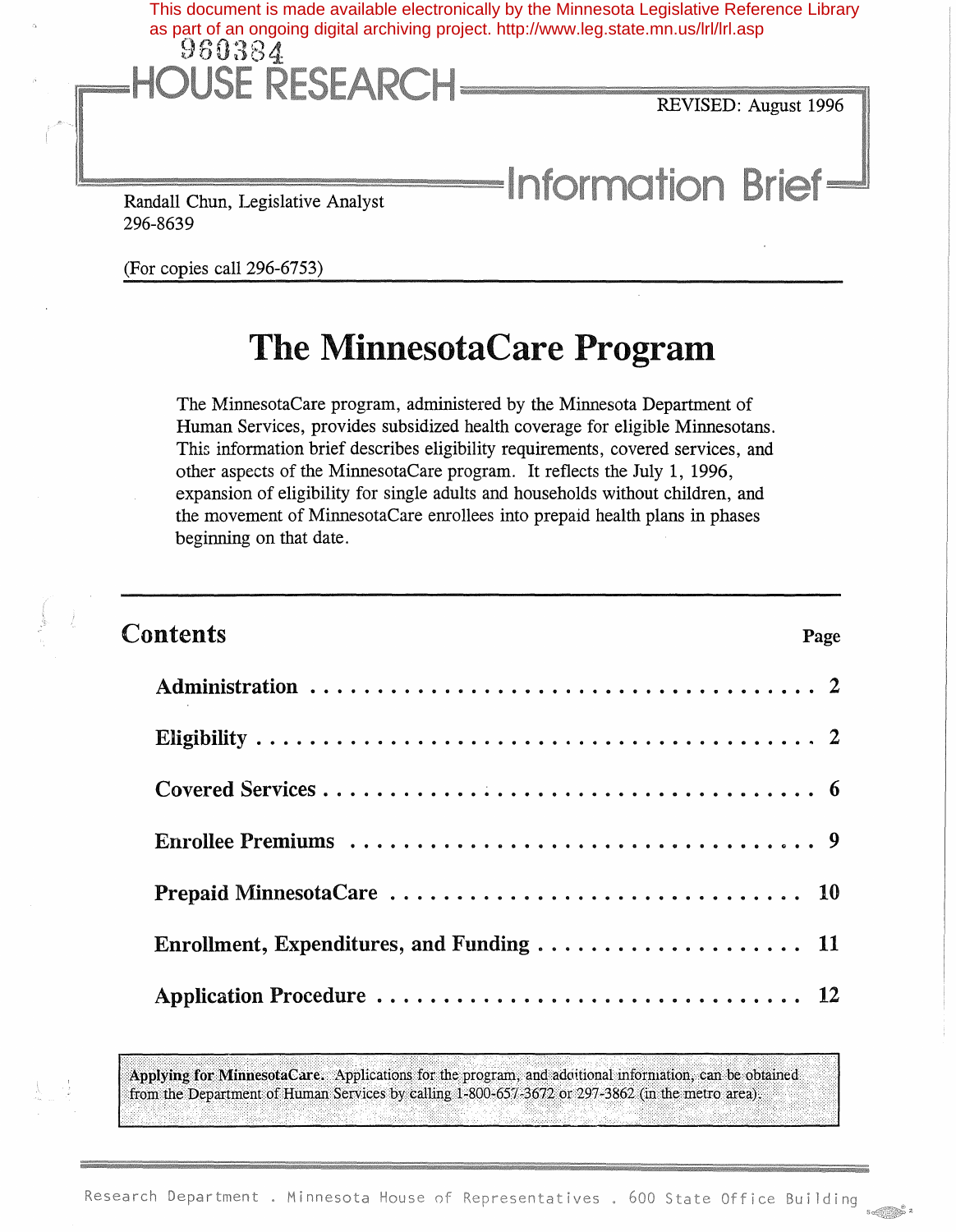### Administration

MinnesotaCare is adrninistered by the Minnesota Department of Human Services (DHS). DHS is responsible for processing applications and determining eligibility, reimbursing providers under fee-for-service MinnesotaCare, contracting with managed care plans under prepaid MinnesotaCare, monitoring spending on the program, and developing administrative rules. County social service agencies are responsible for determining Medical Assistance (MA) eligibility for MinnesotaCare applicants who apply for MA.

DHS is also the agency responsible for implementing Minnesota's health care reform waiver. This waiver was approved by the federal government in April 1995. The waiver exempts Minnesota from various federal requirements and gives the state greater flexibility to expand access to health care through the MinnesotaCare and Medical Assistance programs. This information brief reflects changes in the MinnesotaCare program that have resulted from the waiver.<sup>1</sup>

### Eligibility

To be eligible for MinnesotaCare, individuals must meet income criteria and satisfy other requirements related to lack of access to health insurance and residency. Minor children, parents, and dependent siblings<sup>2</sup> residing in the same household are eligible for MinnesotaCare, if their family income does not exceed 275 percent of the federal poverty guidelines and other eligibility requirements are met. Different eligibility requirements and premiums apply to children from households with incomes that do not exceed 150 percent of the federal poverty guidelines.

Single adults and households without children are eligible for MinnesotaCare if their household incomes do not exceed 135 percent of the federal poverty guidelines and they meet other eligibility requirements. The income limit for this group was increased from 125 percent of the poverty guidelines on July 1, 1996. <sup>3</sup>

<sup>3</sup> The 1996 Legislature passed a bill that would have required the Commissioner of Human Services to expand the MinnesotaCare income limit for single individuals and households without children from the current level of 125 percent of the federal poverty guidelines to 150 percent of the poverty guidelines. The governor vetoed this bill, but in his veto message directed the Commissioner of Human Services to increase the MinnesotaCare income limit to 135 percent of the federal poverty guidelines beginning July 1, 1996, using authority that had been granted to the commissioner by the 1995 Legislature.

 $1$  See The Health Care Reform Waiver, November 1995, House Research Department, for information on other aspects of the waiver.

 $2 A$  child is defined in the law as an individual under 21 years of age, including the unborn child of a pregnant woman and an emancipated minor and that person's spouse. The age limit for children was raised from age 18 to 21 as part of the health care reform waiver. Dependent siblings are defmed in the law as unmarried children under age 25 who are full-time students and fmancially dependent upon their parents.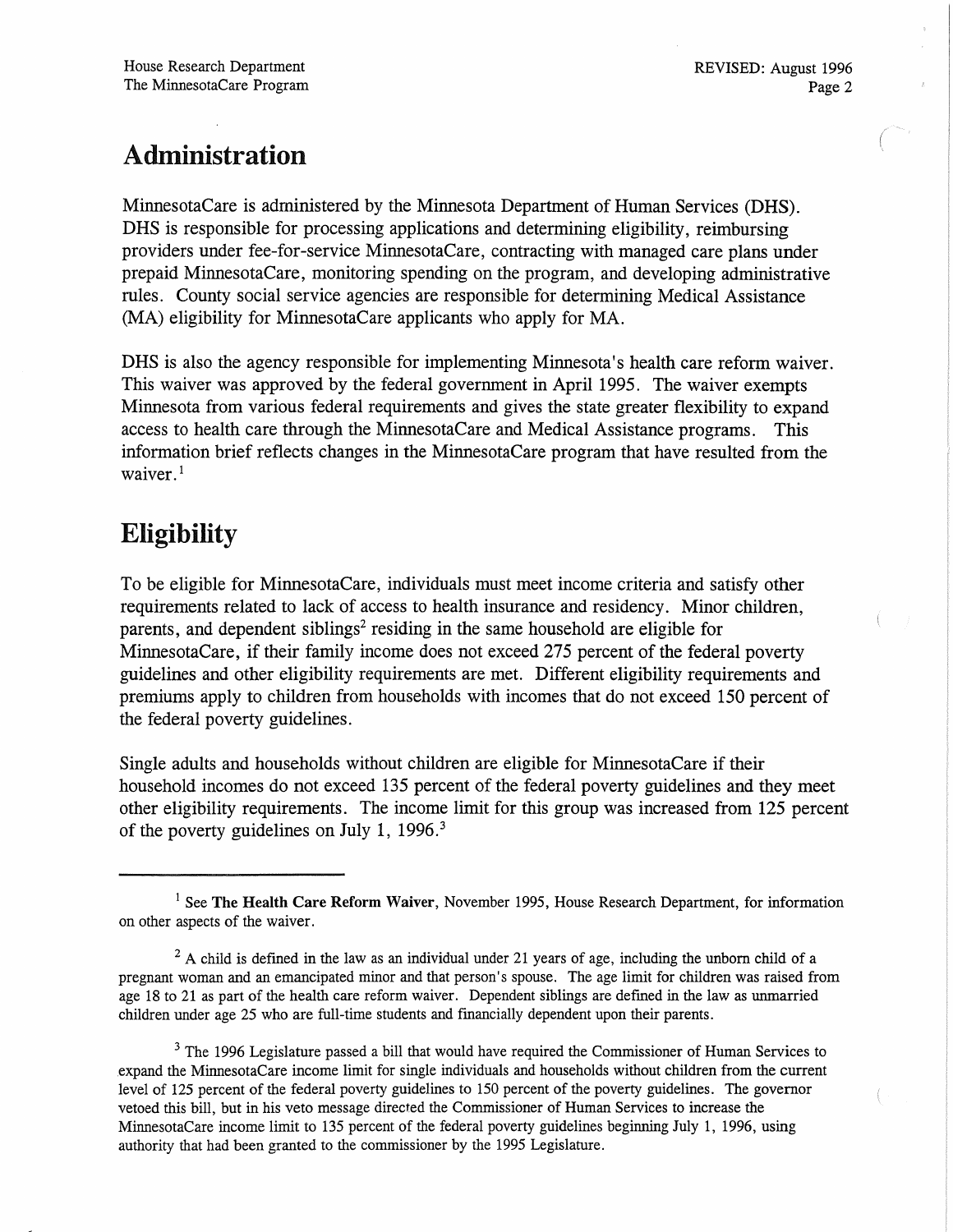| ι αυις τ                                                 |                                           |                                                                                                                                         |                                      |  |  |  |
|----------------------------------------------------------|-------------------------------------------|-----------------------------------------------------------------------------------------------------------------------------------------|--------------------------------------|--|--|--|
| <b>Eligibility for MinnesotaCare*</b>                    |                                           |                                                                                                                                         |                                      |  |  |  |
| <b>Categories Eligible</b>                               | <b>Household Income</b><br>Limit          | <b>Other Eligibility Criteria</b>                                                                                                       | <b>Cost to Enrollee</b>              |  |  |  |
| Lower Income<br>Children                                 | 150% of the federal<br>poverty guidelines | Not otherwise insured for the<br>covered services; permanent<br>Minnesota resident                                                      | Annual premium of<br>\$48 per person |  |  |  |
| Other Children                                           | 275% of the federal<br>poverty guidelines | No access to employer-subsidized<br>coverage for 18 months; 4 months<br>uninsured; permanent Minnesota<br>resident                      | Premium based on<br>sliding scale    |  |  |  |
| Parents                                                  | 275% of the federal<br>poverty guidelines | No access to employer-subsidized<br>coverage for 18 months; 4 months<br>uninsured; permanent Minnesota<br>resident                      | Premium based on<br>sliding scale    |  |  |  |
| Single Adults,<br>Households without<br>Children         | 135% of the federal<br>poverty guidelines | Not eligible for MA; no access to<br>employer-subsidized coverage for<br>18 months; 4 months uninsured;<br>permanent Minnesota resident | Premium based on<br>sliding scale    |  |  |  |
| *Exceptions to these requirements are noted in the text. |                                           |                                                                                                                                         |                                      |  |  |  |

| anlı |  |
|------|--|
|------|--|

Table 1 lists eligible categories, eligibility criteria, and enrollee cost (see Table 4 on page 8 for sample sliding scale premiums). Table 2 lists program income limits for different family sizes.

Persons with incomes higher than the income limits cannot enroll in the plan. However, enrollees whose incomes rise above the income limits after initial enrollment may continue enrollment, but must pay the full, unsubsidized cost of the premium. The full (unsubsidized) monthly cost of premiums is \$98 for a single individual, \$197 for a family of two, and \$295 for families of three or more.

 $E \noplus E$ AUG 1 6 1996

LEGISLATIVE REFERENCE LIBRARY<br>STATE OFFICE BUILDING<br>ST. PAUL, MN 99195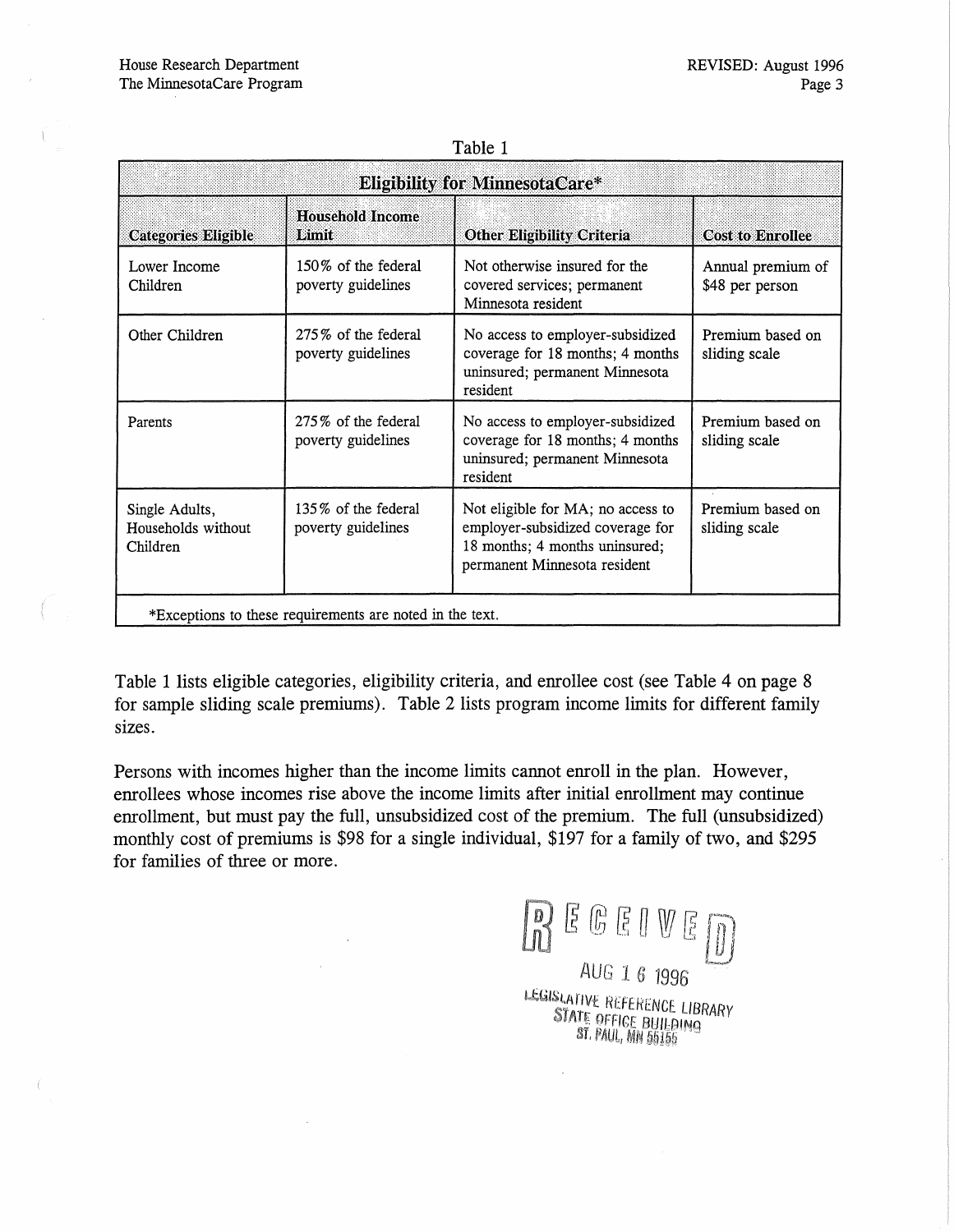(4) certain individuals who re-enroll in MinnesotaCare following service in the military reserves

### Residency Requirement

Enrollees who are children or members of households with children must meet the residency requirements of the MA program.<sup>4</sup> The MA program requires a demonstration of intent to reside permanently in Minnesota, but does not include a durational residency requirement (a requirement that an individual live in Minnesota for a specified period of time before applying for MinnesotaCare).

In contrast, enrollees who are single adults or members of households without children must have resided in the state for 180 days prior to application, and must also satisfy other criteria relating to permanent residency.

### Covered Services

There are two benefit packages under MinnesotaCare. Services covered under these benefit packages are summarized in Table 3.

As a result of the health care reform waiver, pregnant women and children up to age 21 enrolled in MinnesotaCare can access the full range of MA services without enrolling in MA and are exempt from MinnesotaCare copayments and benefit limitations.<sup>5</sup> These individuals still must pay MinnesotaCare premiums. Pregnant women and children up to age two can avoid these premium charges by enrolling in MA. Under prior law, only pregnant women and children under age one could access the full range of MA services, and could do so only by enrolling in MA.

All adults other than pregnant women are covered under MinnesotaCare for most but not all services covered under MA, and are subject to copayments and benefit limitations for certain services.

<sup>&</sup>lt;sup>4</sup> This is a change related to approval of the health care reform waiver. Prior to passage of legislation to implement the waiver, children and members of households with children had to meet the durational residency requirement that currently applies to adults in households without children.

<sup>&</sup>lt;sup>5</sup> As a result of the waiver, the federal government contributes toward the cost of providing health care services to MinnesotaCare enrollees who are children or pregnant women. The federal contribution rate (referred to as "federal fmancial participation" or FFP) is the same as that provided under the MA program level (currently 54 percent federal funding and 46 percent state funding). Prior to the passage of legislation to implement the waiver, the cost of these services was paid for with state-only dollars and enrollee premium payments.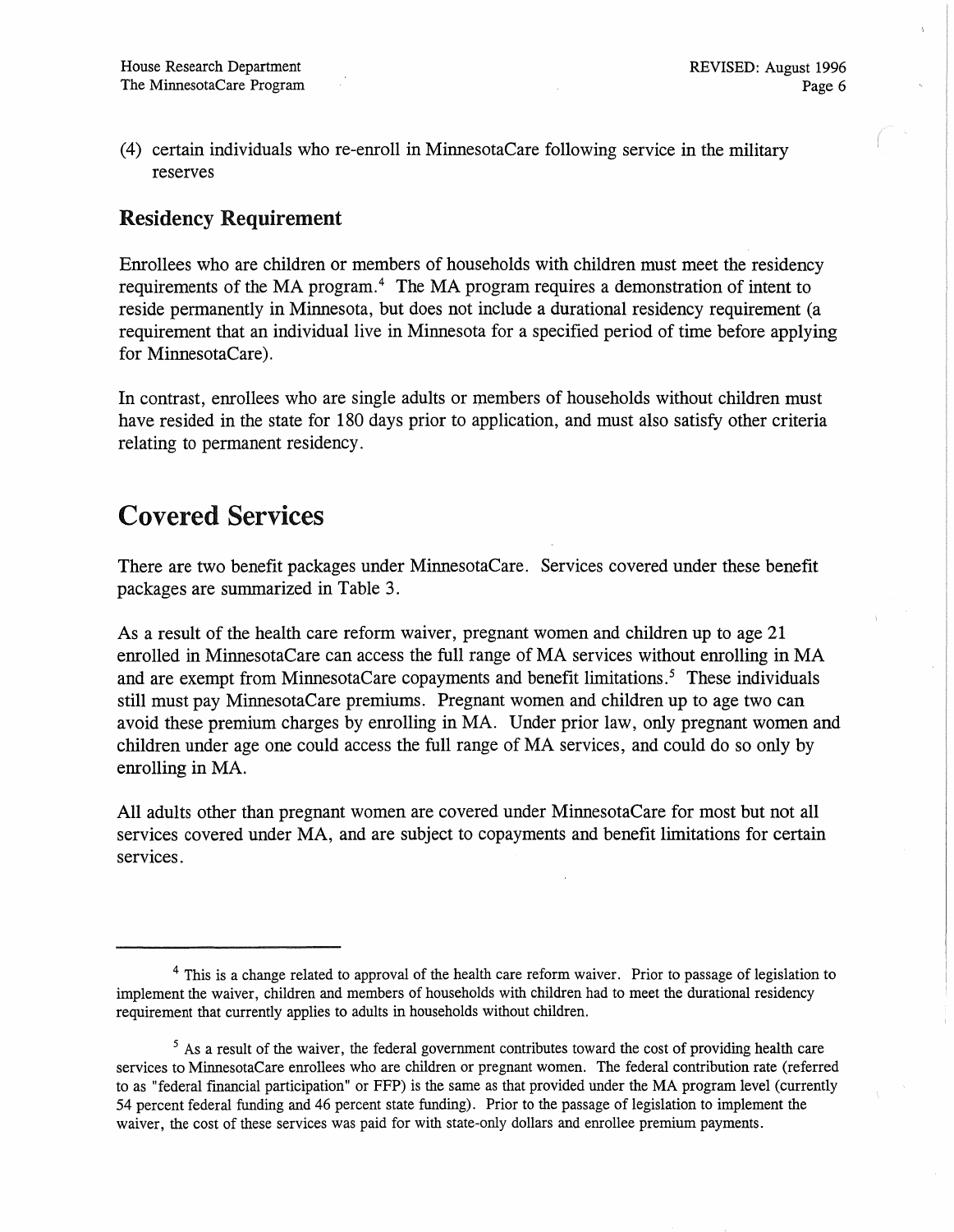Enrollees can obtain health care services under MinnesotaCare only from providers participating in the MA program. For most services delivered under fee-for-service MinnesotaCare, providers are paid for services provided to MinnesotaCare enrollees at MA reimbursement rates, minus any applicable copayment amount for services to adult enrollees..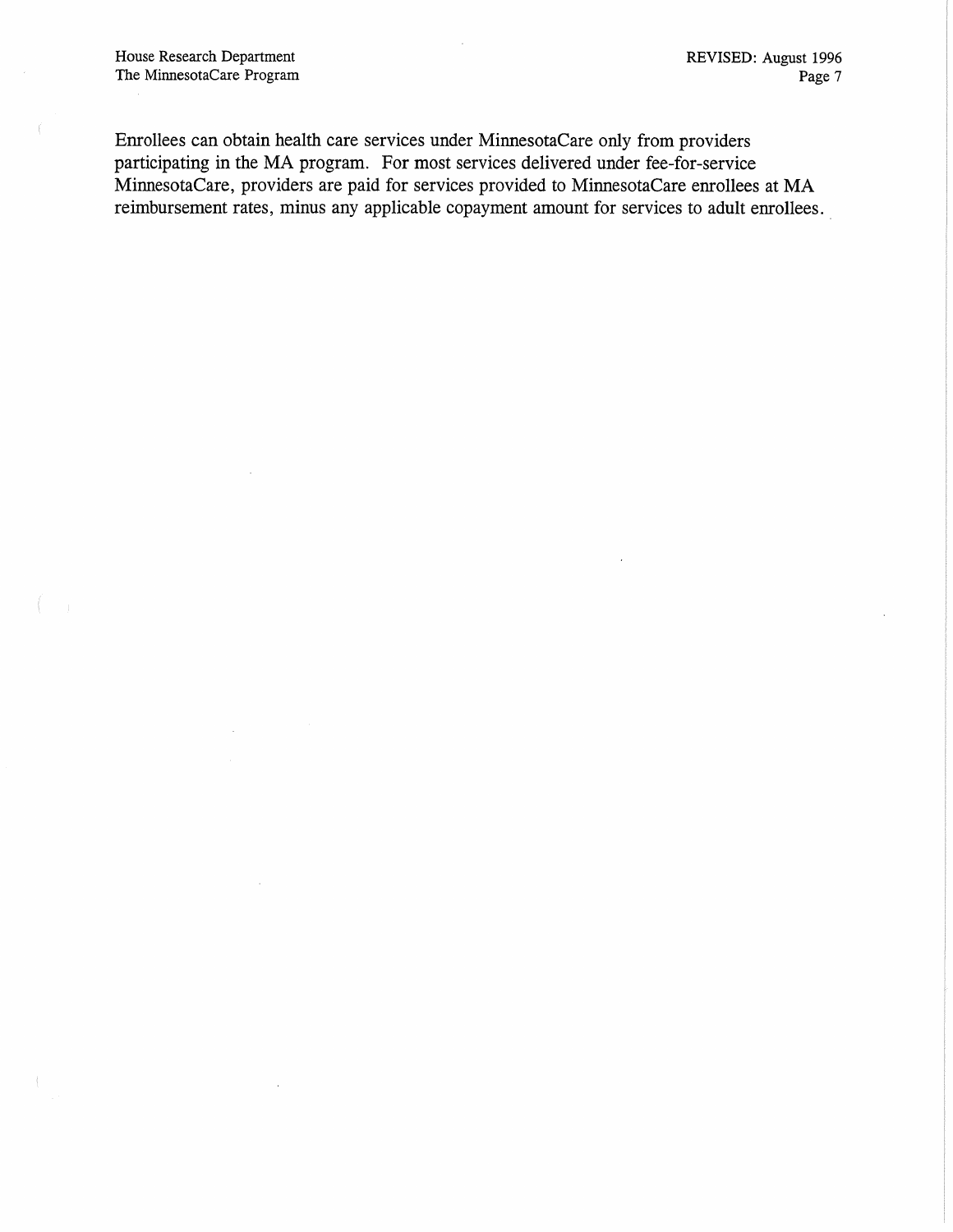#### Table 3

| <b>Covered Services</b>                                                                                           |                                              |                                   |  |  |
|-------------------------------------------------------------------------------------------------------------------|----------------------------------------------|-----------------------------------|--|--|
| <b>Service</b>                                                                                                    | <b>Children</b> and<br><b>Pregnant Women</b> | <b>All Other</b><br><b>Adults</b> |  |  |
| Access Services (transportation, lodging, interpreter and other services needed to access other covered services) | $\mathbf X$                                  |                                   |  |  |
| Chemical dependency services                                                                                      | X                                            | X <sup>1</sup>                    |  |  |
| Chiropractic                                                                                                      | x                                            | x                                 |  |  |
| Dental services                                                                                                   | X                                            | $X^2$                             |  |  |
| Diagnostic, screening, preventive services                                                                        | X                                            | X                                 |  |  |
| Family planning services                                                                                          | X                                            | X                                 |  |  |
| Hearing aids                                                                                                      | X                                            | $\mathbf X$                       |  |  |
| Certain home care services                                                                                        | X                                            | X                                 |  |  |
| Hospice care services                                                                                             | X                                            | X                                 |  |  |
| Individualized Education Plan/Special education services                                                          | X                                            |                                   |  |  |
| Immunizations                                                                                                     | X                                            | X                                 |  |  |
| Inpatient hospital services                                                                                       | $\mathbf x$                                  | $X^3$                             |  |  |
| Long-term care facility services                                                                                  | X                                            |                                   |  |  |
| Medical equipment and supplies                                                                                    | X                                            | X                                 |  |  |
| Nurse practitioner services                                                                                       | X                                            | X                                 |  |  |
| Orthodontic services                                                                                              | $\mathbf X$                                  |                                   |  |  |
| Outpatient laboratory and x-ray services                                                                          | $\mathbf x$                                  | $\mathbf x$                       |  |  |
| Outpatient mental health services                                                                                 | X                                            | X <sup>4</sup>                    |  |  |
| Personal care attendant and case management services                                                              | X                                            |                                   |  |  |
| Physical therapy, occupational therapy, speech therapy, audiology                                                 | $\mathbf X$                                  | X                                 |  |  |
| Physician and health clinic visits                                                                                | $\mathbf X$                                  | X                                 |  |  |
| Pregnancy-related services                                                                                        | X                                            | $\mathbf X$                       |  |  |
| Most prescription drugs                                                                                           | X                                            | $X^5$                             |  |  |
| Private duty nursing services                                                                                     | $\mathbf X$                                  |                                   |  |  |
| Public health nursing clinic services                                                                             | $\mathbf X$                                  | $\mathbf X$                       |  |  |
| Rehabilitative therapy services (Medicare-certified agency)                                                       | $\mathbf X$                                  | $\boldsymbol{\mathrm{X}}$         |  |  |
| Transportation: emergency                                                                                         | $\mathbf X$                                  | $\mathbf X$                       |  |  |
| Transportation: special                                                                                           | $\mathbf X$                                  |                                   |  |  |
| Vision care, including prescription eyeglasses                                                                    | $\mathbf X$                                  | ${\rm X}^6$                       |  |  |

1. Assessment and placement must be made by a local agency

- 2. Excludes adult nonpreventive dental services; adults receive preventive services only
- 3. \$10,000 benefit limit per adult per year; 10 percent copay of hospital's submitted charge, adult only, up to a maximum of \$1,000 per adult or \$3,000 per family

4. Only certain outpatient mental health services are covered: diagnostic assessments; psychological testing; explanation of findings; day treatment; partial hospitalization; individual, family, and group psychotherapy; and medication management

5. \$3 copay, adults only

6. \$25 copay per pair of eyeglasses, adults only Source: Department of Human Services, "Providers' Guide to MinnesotaCare."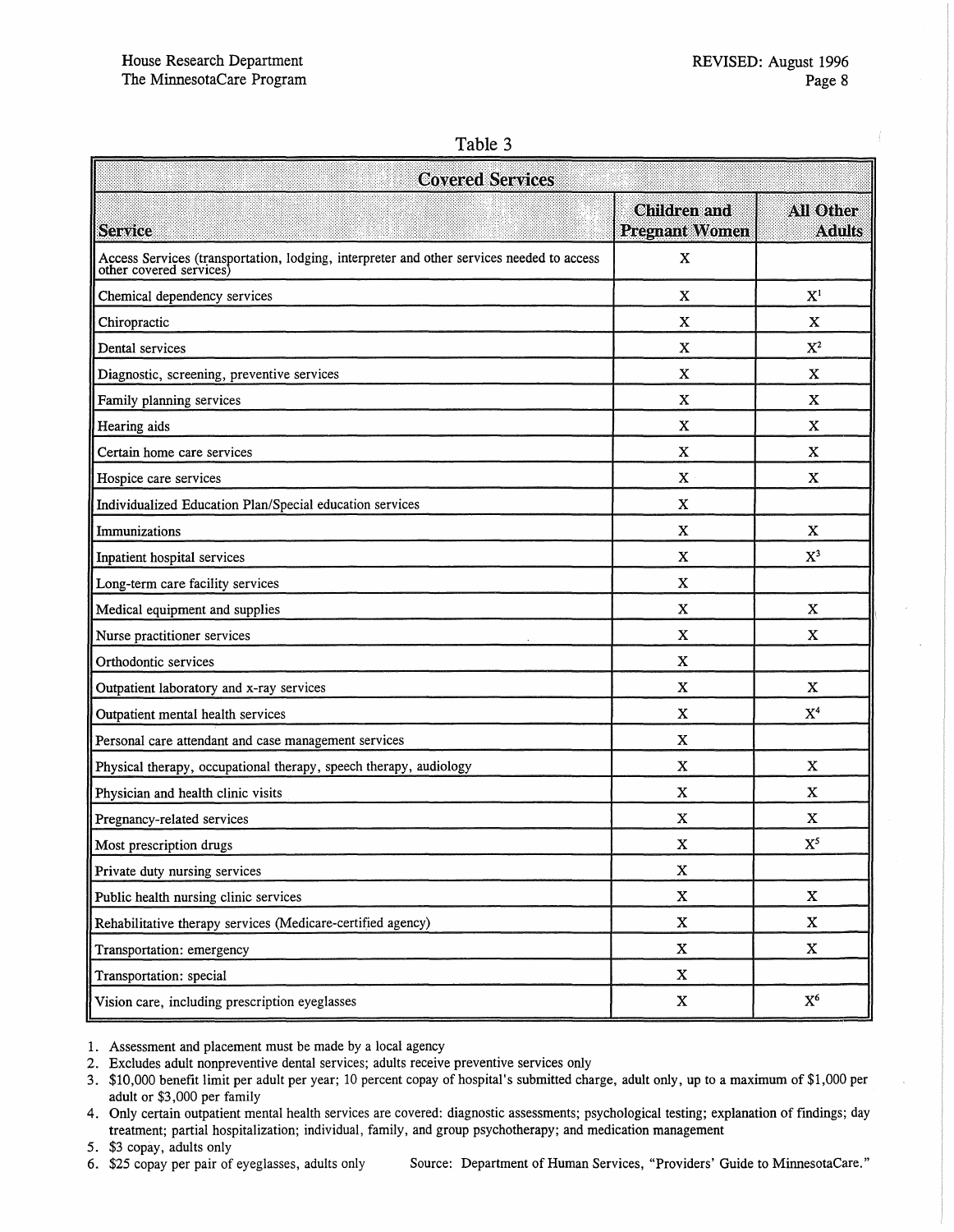### **Enrollee Premiums**

#### \$48 Annual Premium

Children enrolling in MinnesotaCare are charged a premium of \$48 a year, if they are from households with incomes that do not exceed 150 percent of the federal poverty guidelines.

#### **Subsidized Premium Based on Sliding Scale**

Children enrolling in MinnesotaCare who do not qualify for the \$48 annual premium described above, and adults enrolling in the program, are charged a subsidized premium based upon a sliding scale. The premium charged ranges from 1.5 to 8.8 percent of gross family income. The minimum premium is \$4 per person per month.

Table 4 provides sample monthly premiums for different income levels and household sizes. These premiums apply to both families with children and to single adults and households without children. Complete premium tables are available from DHS.

| <b>Sample Monthly Household Premiums</b> |                                                                 |             |      |      |           |  |  |
|------------------------------------------|-----------------------------------------------------------------|-------------|------|------|-----------|--|--|
|                                          | <b>Household Size</b><br>(assumes all household members enroll) |             |      |      |           |  |  |
| <b>Gross Monthly</b><br>Income           | $\bf 1$                                                         | $2^{\star}$ | 3    | 4    | 5 or more |  |  |
| \$250                                    | \$4                                                             | \$8         | \$12 | \$12 | \$12      |  |  |
| \$500                                    | 9                                                               | 8           | 12   | 12   | 12        |  |  |
| \$1,000                                  | 38                                                              | 23          | 23   | 18   | 18        |  |  |
| \$1,500                                  | N.E.                                                            | 72          | 46   | 34   | 35        |  |  |
| \$2,000                                  | N.E.                                                            | 148         | 96   | 76   | 62        |  |  |
| \$2,500                                  | N.E.                                                            | N.E.        | 186  | 120  | 95        |  |  |
| \$3,000                                  | N.E.                                                            | N.E.        | N.E. | 223  | 178       |  |  |
| \$3,500                                  | N.E.                                                            | N.E.        | N.E. | N.E. | 259       |  |  |
| \$4,000                                  | N.E.                                                            | N.E.        | N.E. | N.E. | N.E.      |  |  |

Table 4

NOTE: N.E. means not eligible to enroll in MinnesotaCare at this income level.

\*The maximum income limit for households without children (household size of two) is \$1,165/month. The sample premiums listed in the table for a household size of two reflect the higher income limit that applies to families with children.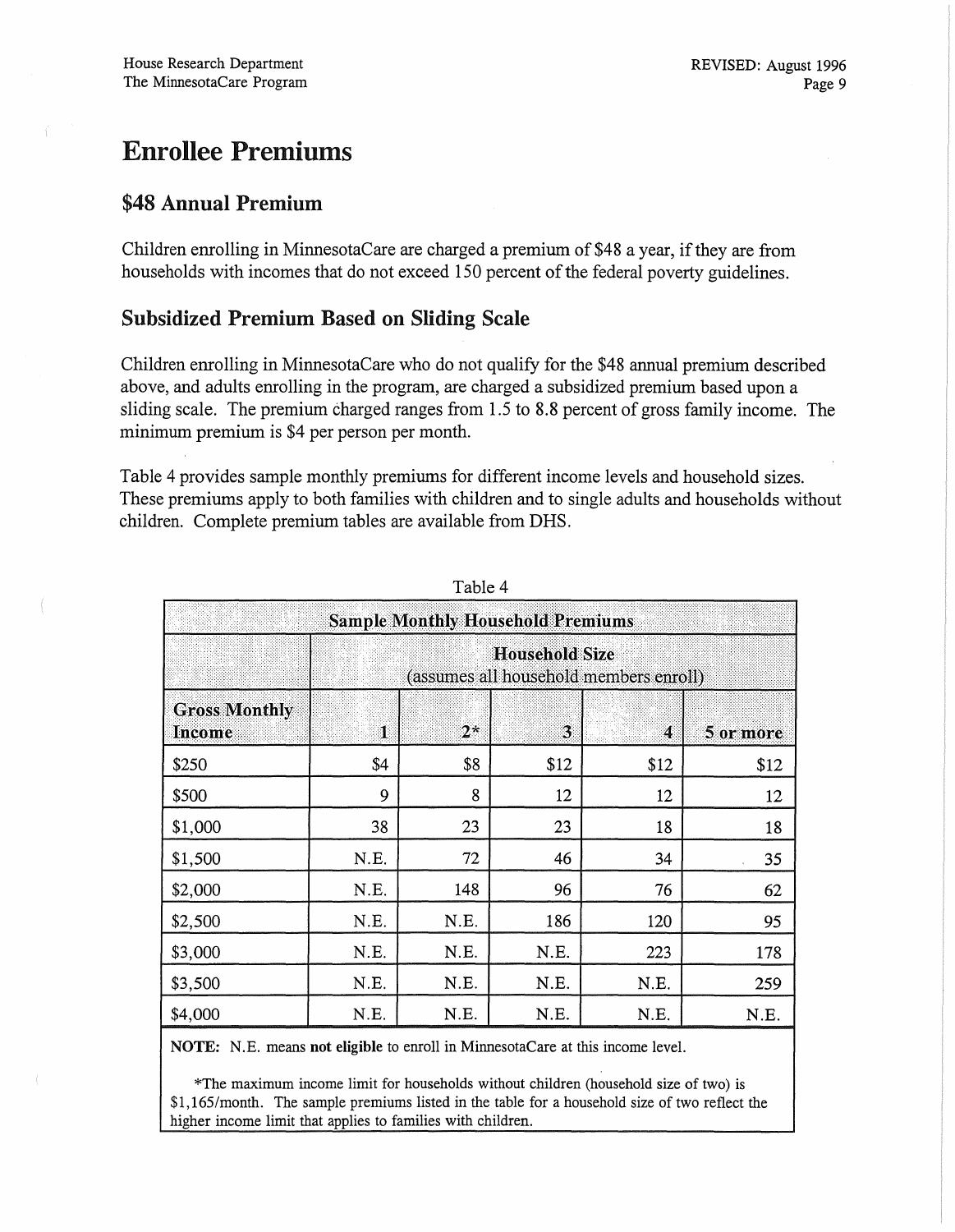### Prepaid MinnesotaCare

The legislature has authorized the Commissioner of Human Services to contract with health maintenance organizations and other prepaid health plans to deliver health care services to MinnesotaCare enrollees. When prepaid MinnesotaCare is fully implemented, all MinnesotaCare enrollees will receive health care services through prepaid health plans and not through fee-for-service. <sup>6</sup>

Prepaid health plans (sometimes referred to as managed care plans) receive a capitated payment from DHS for each MinnesotaCare enrollee, and in return are required to provide enrollees with all covered health care services for a set period of time. A capitated payment is a predetermined, fixed payment per enrollee that does not vary with the amount or type of health care services provided. A prepaid health plan reimbursed under capitation does not receive a higher payment for providing more units of service or more expensive services to an enrollee, nor does it receive a lower payment for providing fewer units of service or less expensive services to an enrollee.

In contrast, health care providers under fee-for-service are paid separately for each enrollee visit or service provided. The total payment received by a provider for care delivered to an enrollee is not capitated, but instead increases if more units of service or more expensive services are provided, and decreases if fewer units of service or less expensive services are provided.

Under prepaid MinnesotaCare, enrollees will be required to select a specific prepaid plan from which to receive services, obtain services from providers in that plan's provider network, and follow that plan's procedures for seeing specialists and accessing health care services. Enrollee premiums, covered health care services, and copayments will be the same as currently apply under fee-for-service MinnesotaCare.

For enrollees in families with children, conversion from a fee-for-service to a prepaid delivery system will take place in four stages by geographic region, beginning July 1, 1996. According to the DRS implementation schedule, all enrollees in families with children will be enrolled in prepaid health plans by November 1, 1996. For enrollees who are single adults or who reside in households without children, conversion from a fee-for-service to a prepaid delivery system will take place statewide on January 1, 1997.

<sup>&</sup>lt;sup>6</sup> The 1996 health and human services supplemental appropriations act requires the Commissioner of Human Services to seek a federal waiver to allow a fee-for-service plan option for MinnesotaCare enrollees (Chapter 451, Article 2, section 33).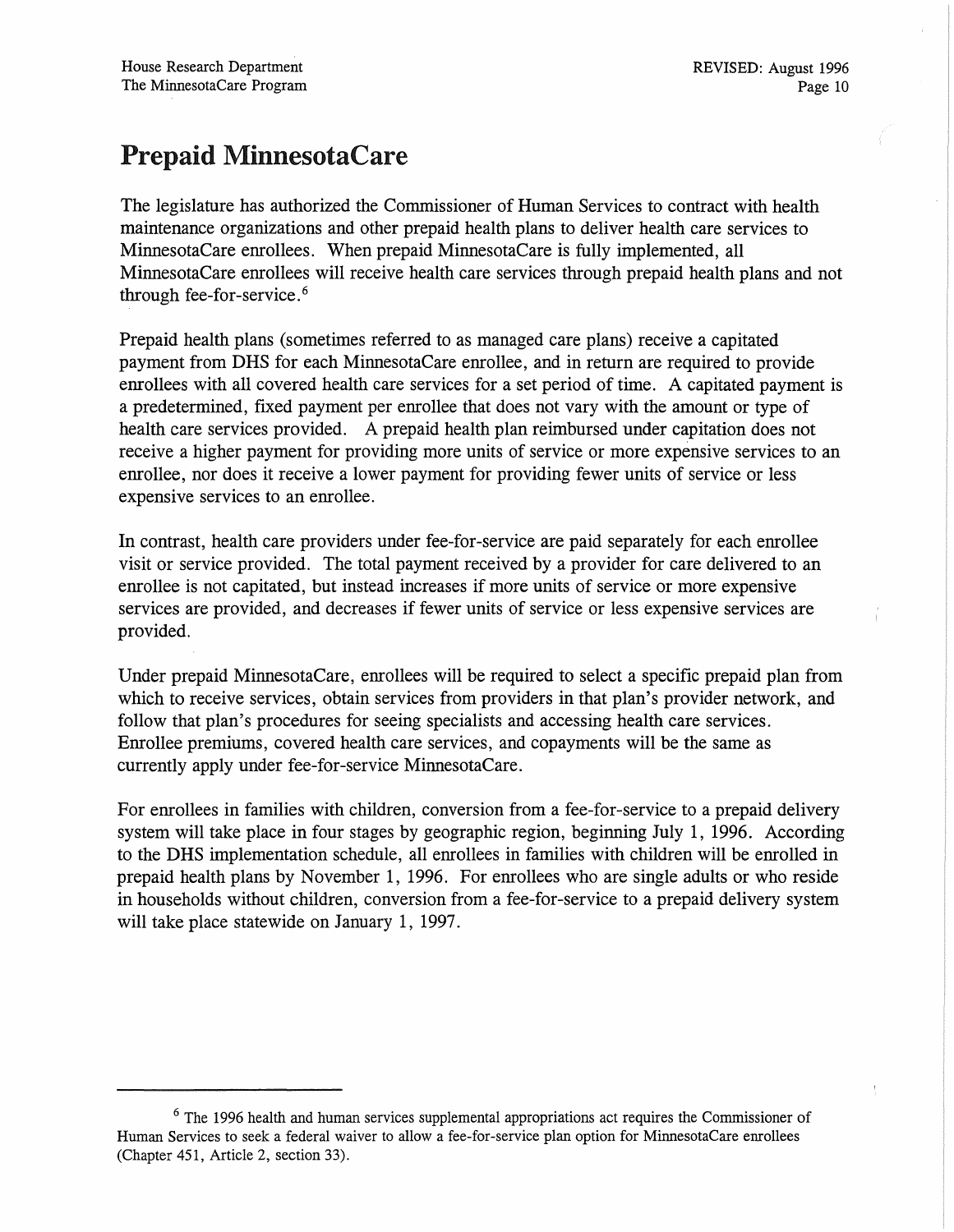### Enrollment, Expenditures, and Funding

As of July 1, 1996, 92,907 individuals were enrolled in the MinnesotaCare program. Payments for medical care services provided through MinnesotaCare are estimated to be \$117.8 million in FY 1997, and \$140.2 million in FY 1998. <sup>7</sup>

Funding for MinnesotaCare premium subsidies, and for other health care access initiatives, is provided by:

- A two percent tax on the gross revenues of health care providers, hospitals, surgical centers, pharmacies, and wholesale drug distributors.
- A one percent premium tax on health maintenance organizations, non-profit health service plan corporations, community integrated service networks, and integrated service networks.

Medicare, Medical Assistance, General Assistance Medical Care, and MinnesotaCare payments to providers are excluded from gross revenues for purposes of the gross revenues taxes. Other specified payments, including payments for nursing home services, are also excluded from gross revenues.

The measures listed above will raise an estimated \$172.3 million in FY 1997 and an estimated \$183.8 million in FY 1998. In addition to these amounts, enrollee premium payments are expected to total \$21.1 million in FY 1997 and \$24.5 million in FY 1998, and federal financial participation received as a result of the waiver (see footnote 5) is expected to total \$15.1 million in FY 1997 and \$15.6 million in FY 1998.

 $<sup>7</sup>$  Enrollment figures are from the June 11, 1996, MinnesotaCare enrollment reference sheet prepared by</sup> the Department of Human Services. Estimates of medical payments, and the estimates provided below for MinnesotaCare tax revenue, enrollee premium payments, and federal financial participation are from the April 17, 1996 tracking sheet prepared by Minnesota House of Representatives fiscal staff.